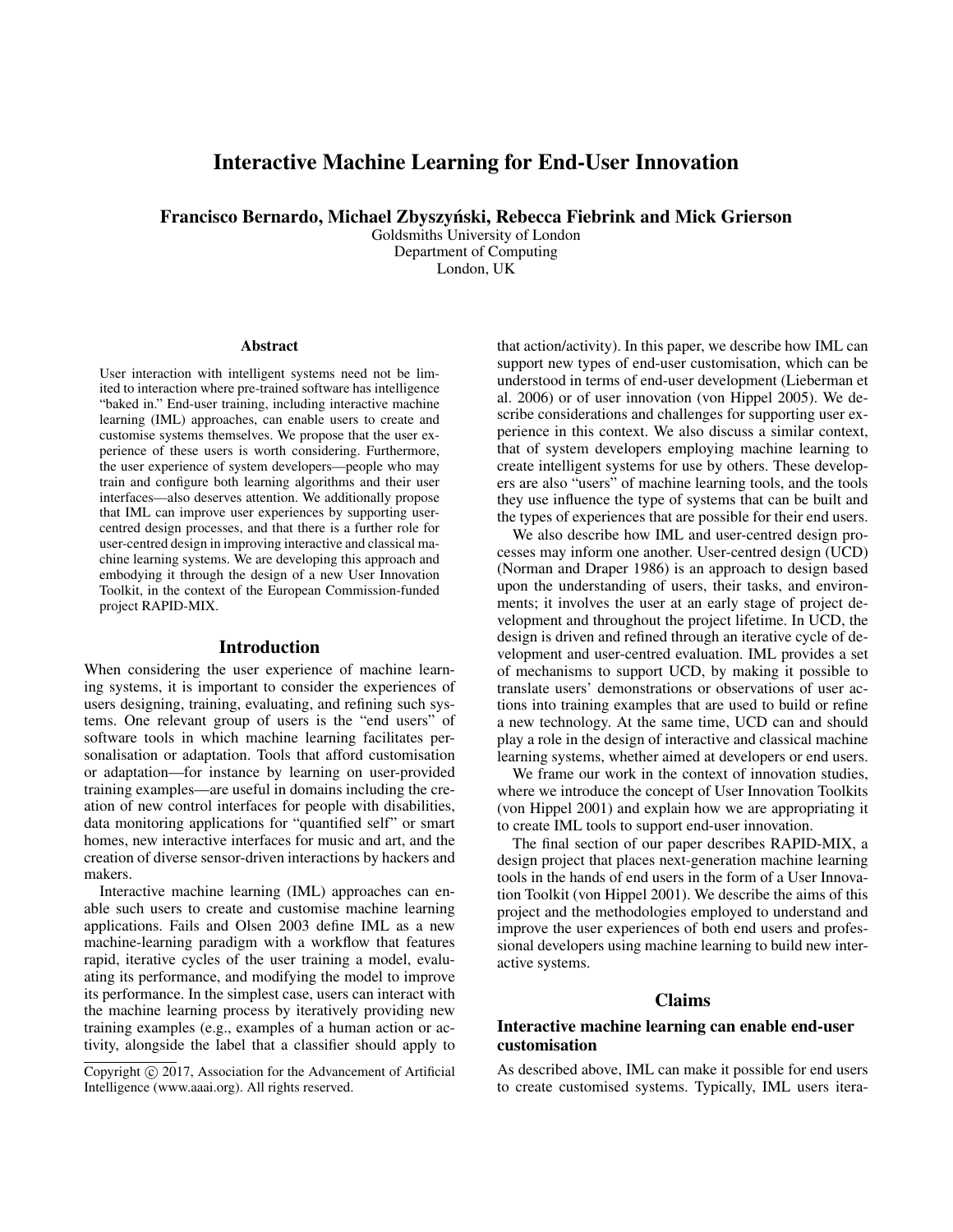tively adjust training data or learning parameters to "steer" a machine-learned model toward a desired behaviour. A user interface for IML may enable users who have domain expertise (but possibly no machine learning expertise) to steer models by providing new training examples (Fiebrink 2011; Fails and Olsen Jr 2003), adjusting misclassification costs (Kapoor et al. 2010), adjusting weightings of component classifiers in an ensemble system (Talbot et al. 2009), or taking other actions. This approach can be used to create simple computer vision classifiers (Fails and Olsen Jr 2003), new sensor-based interactions (Hartmann et al. 2007), customised gestural controllers including new musical instruments (Fiebrink 2011), customised alerts (Amershi et al. 2011), and potentially many other bespoke systems.

Amershi et al. (2014) describe the IML workflow as more rapid, focused and incremental than classic machine learning (CML), which can be laborious and sometimes inefficient. IML can also offer users without machine learning or programming expertise an effective way to customise systems. For instance, systems that learn to recognise human gestures or mimic human decision-making can be trained on users' own demonstrations of gestures or decisions. When systems make mistakes, users can often fix them providing corrective demonstrations to the system rather than changing the machine learning algorithm or program code. For instance, a user can provide additional examples of an action that was misclassified by a trained model, along with the correct label for this action, and reasonably hope that the next model trained on the augmented training set will improve its performance on that type of action. IML can thus be understood as a tool for end-user programming, as well as a way to "democratise" machine learning, making the benefits of learning algorithms realisable by a wider range of people.

Based on work by Fiebrink and collaborators (Fiebrink, Cook, and Trueman 2011; Fiebrink et al. 2010; Fiebrink 2011), we argue that using IML for end-user programming and customisation can provide the following advantages:

- IML can be used by people without programming or machine learning expertise.
- IML can facilitate rapid prototyping and iterative refinement activities which are known to be important to design of new systems.
- Providing training examples can be a direct and effective way for a user to communicate the desired behaviour of a system, particularly when designing a system to recognise or respond to human actions. Even expert programmers may have difficulty coding how an embodied activity is to be analysed, but may be able to easily demonstrate an example of the activity.

At the same time, supporting end-user customisation with IML presents several challenges:

• It may be hard for users to reason about how well a system will work in the future. Fiebrink et al. (2011) show that conventional metrics of quality computed from the training data (e.g., cross-validation) are inappropriate for IML systems in which the user employs training data to steer the model behaviour. It may not be clear how to assess whether a model is trustworthy, how to identify likely model mistakes, or how to do these efficiently (i.e., without experimentally feeding the model new data and observing its response).

- It may be difficult for users to select or construct appropriate features. Many real-world applications cannot be built easily from raw data, but rather require some processing of the data in order for learning to be possible. For instance, building new interactions with sensors may require smoothing, segmentation, or analysis of statistics over time windows. Such feature engineering can be difficult even for users with programming and signal processing expertise.
- It may be difficult to collect appropriate training data and understand this data, especially when the user's goal is to build a system that generalises well to new users or environments whose data he/she cannot easily replicate for training or testing.
- It may be difficult for end users to connect machine learning tools to other tools of interest (e.g., existing systems for home automation, music, activity sensors, etc.) Existing sensors, hardware, and software may not use interoperable or open communication protocols.
- Not all designs a user might imagine will be learnable with the available algorithms, features, and data. Users may struggle to understand what is learnable and what is not.

### IML can also be useful for developers and designers

Even when the end user interacts with a pre-trained intelligent system, the user experience of the developer or designer deserves consideration. Both the set of supported learning algorithms and user interfaces for employing those algorithms affect the developer experience. Just as with end-user development, IML can allow developers to build new systems by demonstration, resulting in a faster development process. When the goal is to build a system that responds to complex phenomena the developer cannot easily describe in code (e.g., high-dimensional or noisy sensor data, or embodied interactions), IML can also result in systems that are more accurate in their labeling or response to new data.

The speed, directness, and iterative nature of interaction involved in IML makes it a good fit for supporting rapid prototyping for interaction design. IML-based prototyping tools like Wekinator (Fiebrink, Cook, and Trueman 2011) and Exemplar (Hartmann et al. 2007) can yield a smaller gulf of execution (Norman and Draper 1986) than other techniques for building functional interactive systems. Furthermore, reducing the time needed to instantiate and modify prototypes facilitates exploration of the design space.

Improving the interfaces used by developers can make the process of training machine learning systems more efficient and effective (e.g., Patel et al. 2010, Amershi et al. 2015). Yet developers still face many challenges in applying machine learning effectively, and not all these have obvious solutions. In addition to the challenges facing end users, described above, developers and designers must translate their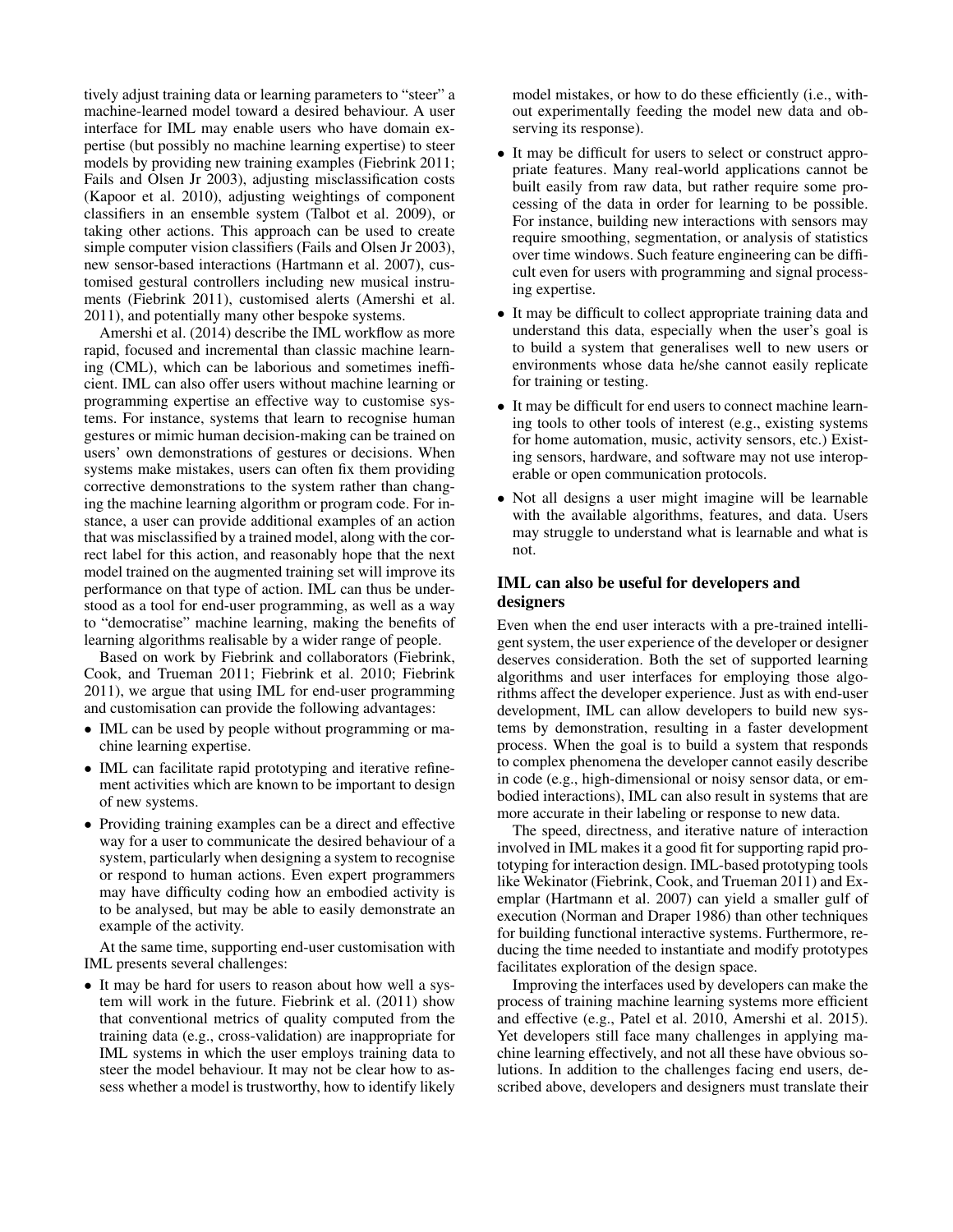

Figure 1: Design space for end-user interaction with machine learning, abstracted from Amershi's (2012) textual description of design factors and dimensions.

design ideas into choices about machine learning configurations. For instance, developers may may have to choose among the many potentially useful learning algorithms. A developer of a gestural control system may choose between classification, regression, and temporal modelling methods such as hidden Markov models. Variants of these algorithms have also been designed specifically to support interactive training or new types of user interaction (e.g., hierarchical HMMs enable gesture segmentation and tracking within segments (Françoise et al. 2014)). Each algorithm may afford a different type of interaction by end users, as well as different trade-offs in accuracy, training time, the number of training examples needed, and so on. Developers may also struggle with feature engineering, despite having more signal processing and programming expertise than end users. They may also encounter substantial challenges in understanding and cleaning training datasets collected from target users.

Another significant challenge is that designers of systems that allow end-user customisation must choose which interactions to expose and how to expose them in a user interface. Amershi (2012) argues that there are a lack of established principles and proven techniques for designing interaction with machine learning, and that knowledge should advance from ad-hoc solutions into generalized understanding about the IML process.

#### IML can support user-centred design

UCD typically involves iterative cycles of working with users to identify design directions, implementing prototype designs, and getting feedback from users. IML can accelerate this iteration for the design of systems that respond to human gestures or actions, or to other events that can be easily simulated or demonstrated by end users. IML can be used to collect training examples directly from user demonstrations and to instantiate new prototype designs on the spot, which is useful to elicit feedback from users. Or, designers or developers can translate observations of users in UCD activities into training examples for the system being developed. We have previously used both approaches to develop new gestural musical instruments for people with disabilities (Katan, Grierson, and Fiebrink 2015).

#### UCD should be applied to IML & CML

UCD can and should be applied to understanding and improving usability of interactive and classical machine learning, by both end users and developers. Talbot et al. (2009) observe that "a critical human-computer interaction challenge is to provide adequate tools to allow non-experts to wield [machine learning] techniques effectively. In order to design these tools, we must start at current best practices in applied machine learning and identify tasks that can be supported or augmented by an effective combination of human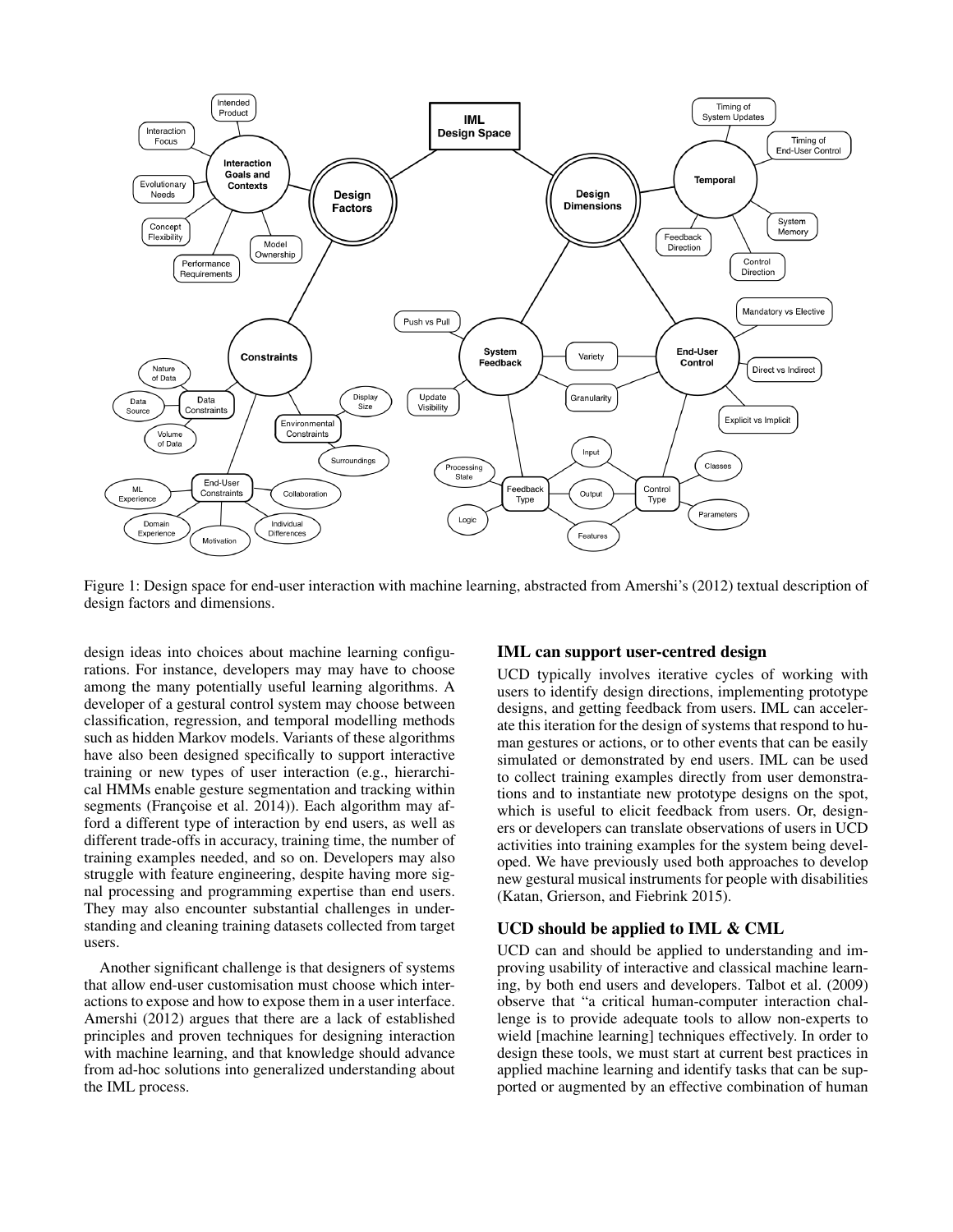intuition and input with machine processing" (p. 1283). This challenge and the previously enumerated ones in the sections above cannot be met by algorithmic or technical innovation alone. Rather, meeting these challenges requires understanding of users' practices and goals.

Amershi (2012) highlights the importance of studying users of interactive machine learning applications based on the tighter link that is established between learning systems and their users. She found that users' goals have a significant impact on the success of system design; for instance, design requirements can be influenced by whether end users want to train an accurate or a reusable model; or, whether they are interacting directly with machine learning or using it in the background. These factors can lead to interface designs that differ, for instance, in terms of provisions for alternative mechanisms for end user control and system feedback, and varying degrees of guidance about the quality of the model. These are just a few examples of many factors that impact and constrain how people interact with machine learning systems, which Amershi has distilled into a description of the design space for interactive machine learning (Figure 1).

Prior work contains a number of examples of how UCD processes can improve the user experiences of developers and end-users applying machine learning. For instance, Patel et al. (2010) worked with software developers to create improved development environments for applying conventional machine learning. Fiebrink et al. (2010) used participatory design processes with composers both to design more usable interfaces for applying interactive machine learning to musical instrument design, and to better understand the utility of machine learning in this application domain.

The goals of understanding and improving user experiences with machine learning should also apply when the "interface" employed by the user is a software API. This is the case for many developers who currently use a variety of machine learning libraries to create new software. Some existing research considers the user experience of programming languages, IDEs, and APIs (e.g., (Ko and Riche 2011)), but very little research has considered the challenges that are unique to developers working with machine learning. Understanding the needs of developers building real-time sensor applications and using that understanding to build better APIs are current goals of the RAPID-MIX project.

#### An innovation studies perspective on IML

Fagerberg (2013) defines innovation studies as "the study of how innovations emerge and diffuse, what factors influence these processes..., and what the social and economic consequences are." (Fagerberg 2013)

One branch of research within innovation studies considers end users' involvement in innovation activities (Von Hippel 1986; Flowers et al. 2010). This work provides a complementary perspective to human-computer interaction research on end-user programming, development, and customisation. Whereas HCI research tends to focus on understanding and supporting end-user engagement, innovation studies research is more concerned with the economic and social contexts that motivate end-user development or cus-

tomisation, as well as the factors that contribute to the success of end-user innovation.

For instance, von Hippel (1986) notes that in markets with highly heterogeneous consumer needs, certain end users— "lead users"—are highly motivated to develop products for their own needs, and well-positioned to anticipate general demand and identify specific market needs for new products. In many of these cases, both end users and product developers can benefit from the existence of user-innovation toolkits (UITs), which von Hippel (2001) defines as "integrated sets of product-design, prototyping, and design-testing tools intended for use by end users" (p. 163). The fundamental principle behind UITs is to repartition product development tasks by shifting design activities to end users, enabling them to design high-quality custom products, or to customize essential parts of products, and meet their needs in a more accurate and complete way. Integrated circuits (ICs) are the seminal early example a UIT that efficiently and flexibly enabled end-user innovation (von Hippel 2001). Other examples include game level editors such as Final Alert 2 (Jeppesen and Molin 2003) and music synthesis environments such as Propellerhead's Reason (Jeppesen and Frederiksen 2006).

Von Hippel (2001) identified the conditions in which userinnovation toolkits are able to provide the highest value:

- i) for types of products and services in which users require high degrees of customisation;
- ii) when users have "sticky" information, i.e., needrelated, context-of-use or product usage information that is costly to acquire, transfer and apply, and which might grow outdated quickly;
- iii) when users "must engage in learning by doing to clarify what they want" (p. 22).

IML offers a set of techniques for addressing these needs in many contexts: As we have discussed earlier in this paper, IML can support efficient customisation and prototyping. General-purpose machine learning algorithms enable learning of diverse concepts, making them suitable for heterogeneous user needs. IML provides users with natural ways to embed specialist or changing knowledge about the intended design into a new system.

Work in innovation studies can therefore inform the creation of IML tools that aim to support end-user innovation, and it can also suggest new uses of IML in creating or improving UITs across a variety of application domains. For instance, Von Hippel (2001) discusses the importance of UITs that enable user learning and problem solving through trial-and-error. This suggests that IML tools for innovation should gracefully accommodate user mistakes and backtracking (e.g., by supporting multiple levels of "undo"-ing, such as rolling back user changes to the training examples). Von Hippel also notes the importance of UITs facilitating the translation of users' designs into production. This suggests it may be beneficial to provide IML users with easy ways to use trained models outside of prototyping environments, for instance embedding them into users' own software or hardware projects.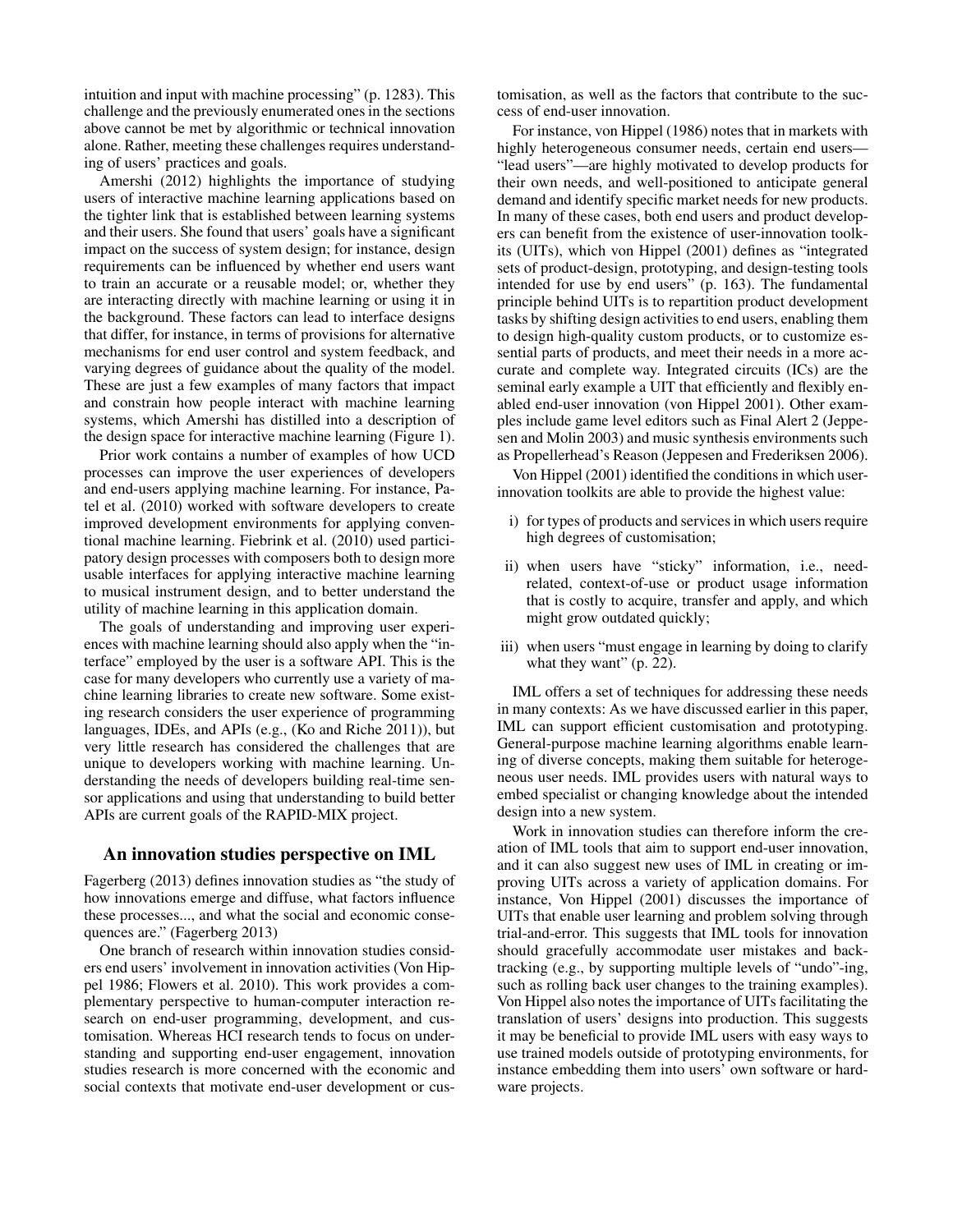# RAPID-MIX

We are currently participating in a research project involving the application of UCD methodologies to improve tools for applying machine learning and, by extension, the interactive systems built with these tools. *Real-time Adaptive Prototyping for Industrial Design of Multimodal, Interactive and eXpressive technologies* (RAPID-MIX) is an Innovation Action funded by the European Commission under the Horizon 2020 program. The RAPID-MIX consortium aims to accelerate the production of the next generation of multimodal, interactive, and expressive technologies, such as gesturally-controlled musical instruments and games and immersive audiovisual experiences. Specifically, we aim to accelerate this production by creating hardware and software tools for rapid prototyping and product development, and placing these tools in the hands of developers and designers in the form of a UIT (von Hippel 2001).

The members of the RAPID-MIX consortium, which include three European research labs and five small and medium—sized creative technology enterprises, have established research portfolios in the design and evaluation of embodied and wearable human-computer interfaces for creative and music technology. We have also developed and accumulated a significant portfolio of technologies for multimodal and expressive interaction, including music information retrieval and digital signal processing libraries, cloud-based repositories for storing and visualizing audiovisual and multimodal data, and the following tools for applying IML:

- Wekinator (Fiebrink, Cook, and Trueman 2011): a general-purpose, standalone application for applying machine learning. It provides a high-level interface to supervised learning algorithms and their parameters, and it enables users to rapidly create and edit datasets, train and run models in real time.
- XMM (Françoise, Schnell, and Bevilacqua 2013): libraries for using Hierarchical Hidden Markov Models for classification and regression to model gesture and sound parameters, and for creating mappings between gesture and sound in interactive music systems.
- Gesture Variation Follower (Caramiaux et al. 2015): a library for real-time gesture recognition and analysis that employs a template-based method using Sequential Monte Carlo inference.

We are integrating these technologies into a UIT for applying IML to sensors, audio, and other realtime data. This UIT includes developer-facing libraries with a modular and multi-layered architecture for cross-device and crossplatform deployment. The UIT aims to make IML efficient and accessible to developers who are new to machine learning by providing high-level APIs with default settings—such as the choice of learning algorithm and its parameters—that are appropriate for many interaction prototyping applications. For instance, developers prototyping interactions will often provide very small datasets, because they are creating training data by demonstrating interactions at the moment of design rather than curating large datasets in advance. Learning algorithms such as nearest-neighbour may be more appropriate in this context than in more conventional machine learning applications.

Our UIT also includes access to lower-level parameters of the learning algorithms and data processing pipeline, along with numerous examples, to help intermediate and expert users engage in more complex projects. Our UIT also includes mechanisms for exporting trained models and data processing chains from rapid prototyping environments, and running them in production environments (e.g., within other C++ or JavaScript applications).

To facilitate the design of these tools, we have developed a UCD framework that provides a set of guidelines for UCD research actions, which will be used to answer and refine key research questions within the RAPID-MIX project. We are performing multiple UCD actions, including co-design workshops with project partners, hack-a-thons, public workshops, and interviews with professional developers as well as students and hobbyist developers. These actions contribute to define the design space of the UIT based on insights that were obtained from:

- i) Assessing and aligning the consortium partners' thinking through ideation, identification of scenarios and design challenges.
- ii) Deploying technology probes based on early and background technologies.
- iii) Prototyping the integration of component technologies into new products.
- iv) Defining an initial set of target users and contexts of use, and evolving gradually to a more scoped definition based on user engagement.
- v) Gathering of direct insights from the future users of the toolkit.
- vi) Evaluating early products from industry partners, and their integration of the alpha version of the UIT.

Early UCD actions focused on refining and understanding the primary users of the UIT. These include web developers, mobile developers, game developers, creative coders, interaction designers, data analysts/scientists, hackers/makers, researchers and students, teachers, professional audio developers, music creators, and composers.

Deployment of technology probes and testing of early prototypes and UID implementations has led to some better understanding of challenges that exist for these users. For instance, we have found that many participants in our UCD actions struggle to grasp fundamental concepts of machine learning (e.g. classifier, labels, numerical data comes in and labels come out), even when users are professional developers when they are provided with documentation. This has informed our approach to documenting our UIT, which goes beyond code documentation to include interactive code examples as well as video tutorials of machine learning fundamentals.

The effort of intertwining several rounds of rapid prototyping with user engagement uncovered design problems and specific technical challenges for the RAPID-MIX consortium. For instance, some of the IML technologies such as XMM were favoured over classifiers of current market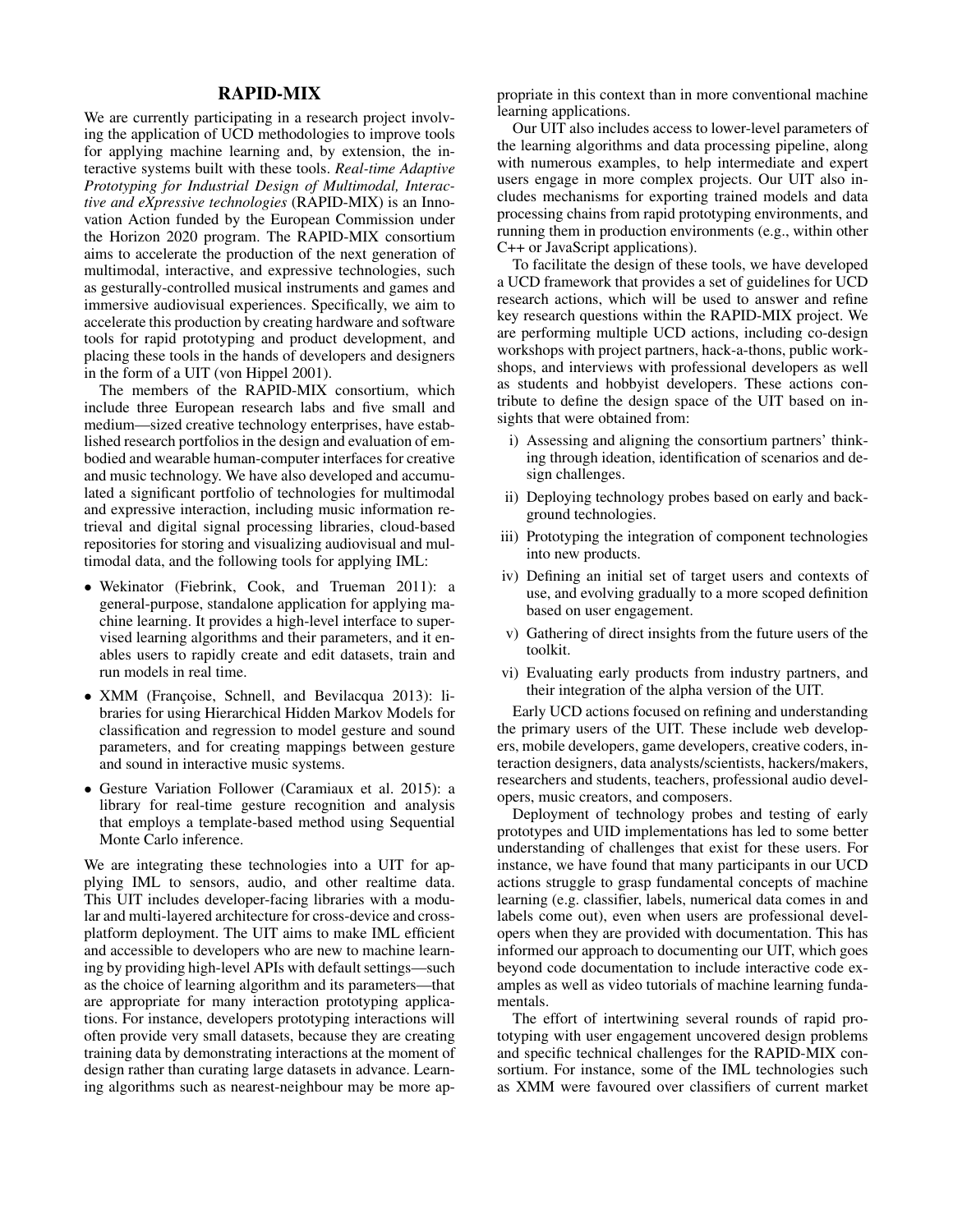products for classifying dynamic body gestures, but seen as more difficult to use; Wekinator has been perceived as very user-friendly for beginners and designers with few programming skills and was used to build, but for a few participants it was appointed as limited for temporal data and recognition of continuous gestures.

We also observed in a hack-a-thon how different teams of developers were able to successfully integrate our library with their projects for basic machine learning features. Some of the feedback demonstrated that our API design approach could be facilitating understanding with respect to how machine learning can aid design - for example, one participant commented that "(I) could have programmed it in a more traditional manner but I realised how ML makes it easier. You worry about it in some specific ways, here's a couple of things, get to it and it seems to work! What RAPID-MIX brought to me is that, it's just quite usable". Another participant mentioned that it was "great to have a toolkit just ready to use and to plug in". We also uncovered how, for instance, API design decisions regarding data types and containing data structures could have an impact on the conceptual model of professional developers and mislead which machine learning tasks to use in slightly more sophisticated projects.

Reports on our UCD methodologies and our design guidelines can be found on our website at: http://rapidmix.goldsmithsdigital.com/downloads/

### **Conclusion**

IML can enable end users and developers to customize interactive systems and can support UCD. Furthermore, UCD can and should be applied to the process of creating machine learning applications of all kinds. These positions are informed by, and inform the RAPID-MIX project, which is ongoing. By engaging with members of the user experience design, service design, HCI, HRI and AI communities at this symposium, we hope to connect with complementary perspectives and potential users of our toolkit and use that feedback in our next cycle of design and prototyping.

### Acknowledgements

The work reported here was supported in part by RAPID-MIX, an EU Horizon 2020 Innovation Action: H2020-ICT-2014-1 Project ID: 644862.

### References

Amershi, S.; Lee, B.; Kapoor, A.; Mahajan, R.; and Christian, B. 2011. Cuet: human-guided fast and accurate network alarm triage. In *Proceedings of the SIGCHI Conference on Human Factors in Computing Systems*, 157–166. ACM.

Amershi, S.; Cakmak, M.; Knox, W. B.; and Kulesza, T. 2014. Power to the people: The role of humans in interactive machine learning. *AI Magazine* 35(4):105–120.

Amershi, S.; Chickering, M.; Drucker, S. M.; Lee, B.; Simard, P.; and Suh, J. 2015. ModelTracker: Redesigning performance analysis tools for machine learning. In *Proceedings of the 33rd Annual ACM Conference on Human Factors in Computing Systems*, 337–346.

Amershi, S. 2012. *Designing for Effective End-User Interaction with Machine Learning*. Ph.D. Dissertation, University of Washington.

Caramiaux, B.; Montecchio, N.; Tanaka, A.; and Bevilacqua, F. 2015. Adaptive gesture recognition with variation estimation for interactive systems. *ACM Transactions on Interactive Intelligent Systems (TiiS)* 4(4):18.

Fagerberg, J. 2013. Innovation a New Guide.

Fails, J. A., and Olsen Jr, D. R. 2003. Interactive machine learning. In *Proceedings of the 8th international conference on Intelligent user interfaces*, 39–45.

Fiebrink, R.; Trueman, D.; Britt, C.; Nagai, M.; Kaczmarek, K.; Early, M.; Daniel, M.; Hege, A.; and Cook, P. 2010. Toward understanding human-computer interaction in composing the instrument. In *Proc. of the International Computer Music Conference*.

Fiebrink, R.; Cook, P. R.; and Trueman, D. 2011. Human model evaluation in interactive supervised learning. In *Proceedings of the SIGCHI Conference on Human Factors in Computing Systems*, 147–156.

Fiebrink, R. 2011. *Real-time human interaction with supervised learning algorithms for music composition and performance*. Ph.D. Dissertation, Princeton University.

Flowers, S.; von Hippel, E.; de Jong, J.; and Sinozic, T. 2010. Measuring user innovation in the uk: The importance of product creation by users.

Françoise, J.; Schnell, N.; Borghesi, R.; and Bevilacqua, F. 2014. Probabilistic models for designing motion and sound relationships. In *Proceedings of the 2014 International Conference on New Interfaces for Musical Expression*, 287–292.

Francoise, J.; Schnell, N.; and Bevilacqua, F. 2013. A multimodal probabilistic model for gesture–based control of sound synthesis. In *Proceedings of the 21st ACM international conference on Multimedia*, 705–708. ACM.

Hartmann, B.; Abdulla, L.; Mittal, M.; and Klemmer, S. R. 2007. Authoring sensor-based interactions by demonstration with direct manipulation and pattern recognition. In *Proceedings of the SIGCHI conference on Human factors in computing systems*, 145–154.

Jeppesen, L. B., and Frederiksen, L. 2006. Why do users contribute to firm-hosted user communities? the case of computer-controlled music instruments. *Organization science* 17(1):45–63.

Jeppesen, L. B., and Molin, M. J. 2003. Consumers as codevelopers: Learning and innovation outside the firm. *Technology Analysis & Strategic Management* 15(3):363–383.

Kapoor, A.; Lee, B.; Tan, D.; and Horvitz, E. 2010. Interactive optimization for steering machine classification. In *Proceedings of the SIGCHI Conference on Human Factors in Computing Systems*, 1343–1352.

Katan, S.; Grierson, M.; and Fiebrink, R. 2015. Using interactive machine learning to support interface development through workshops with disabled people. In *Proceedings of the 33rd Annual ACM Conference on Human Factors in Computing Systems*, 251–254.